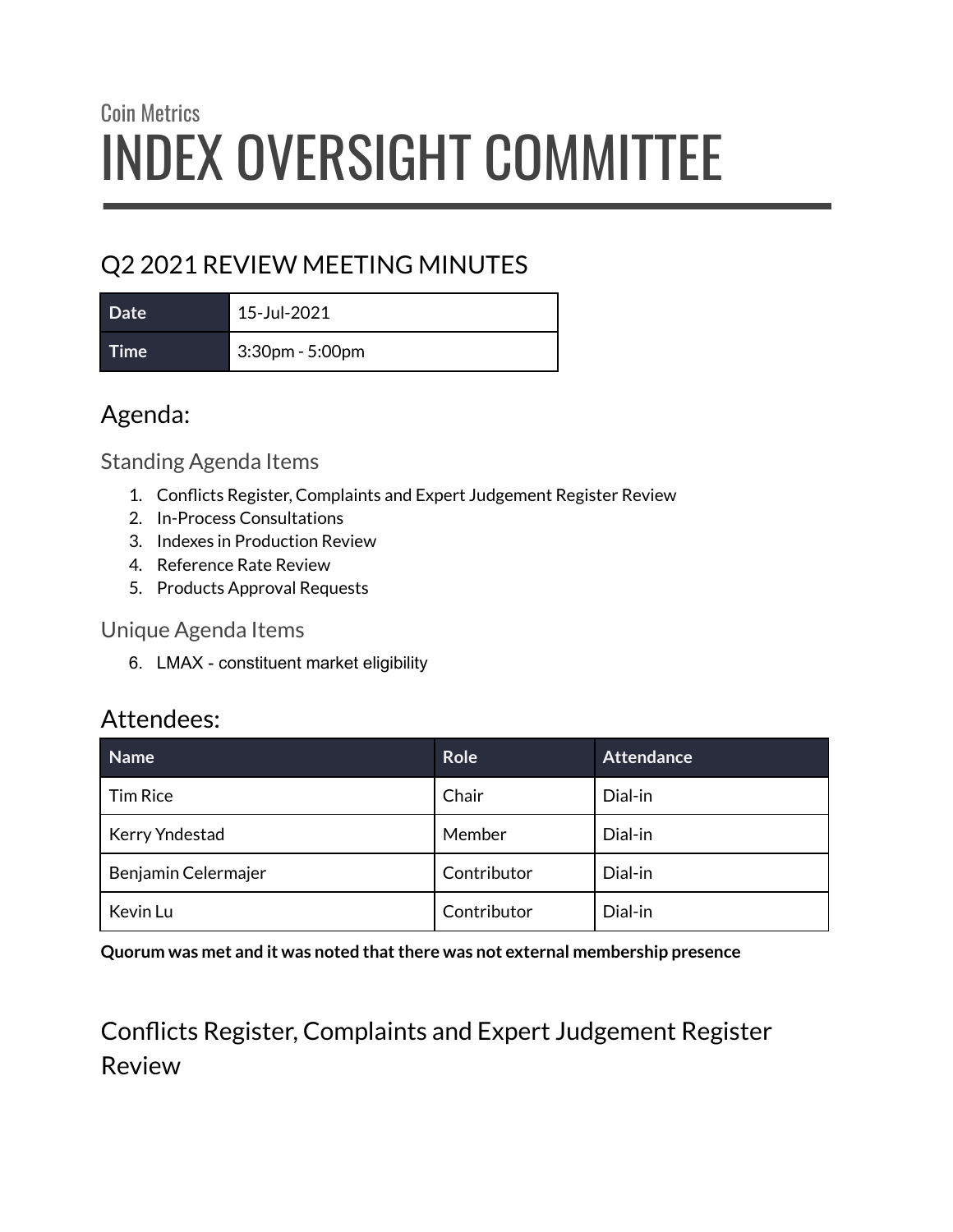No conflicts identified during the meeting.

No complaints received in Q2 2021.

Expert judgement applied to the determination or calculation of any CMBI Index during Q2  $2021:$ 

● None

Continued Expert Judgement is applied to the determination of Free Float Supply for assets that are not currently supported by CM NDP. These include:

- EOS
- Binance Chain

Expert Judgement was applied to the determination of Reference Rates relating to the market selection and reclatulation of rates.

- A total of 96 markets, reflecting 2.6 percent of eligible markets, are manually removed from our whitelist.
- A total of 143 markets, reflecting 3.9 percent of eligible markets, are manually added to our whitelist.
- Recalculations to small portions of 1 assets were conducted: eur-usd from April 2021 to May 2021.

#### In-Process Consultations

No consultations in process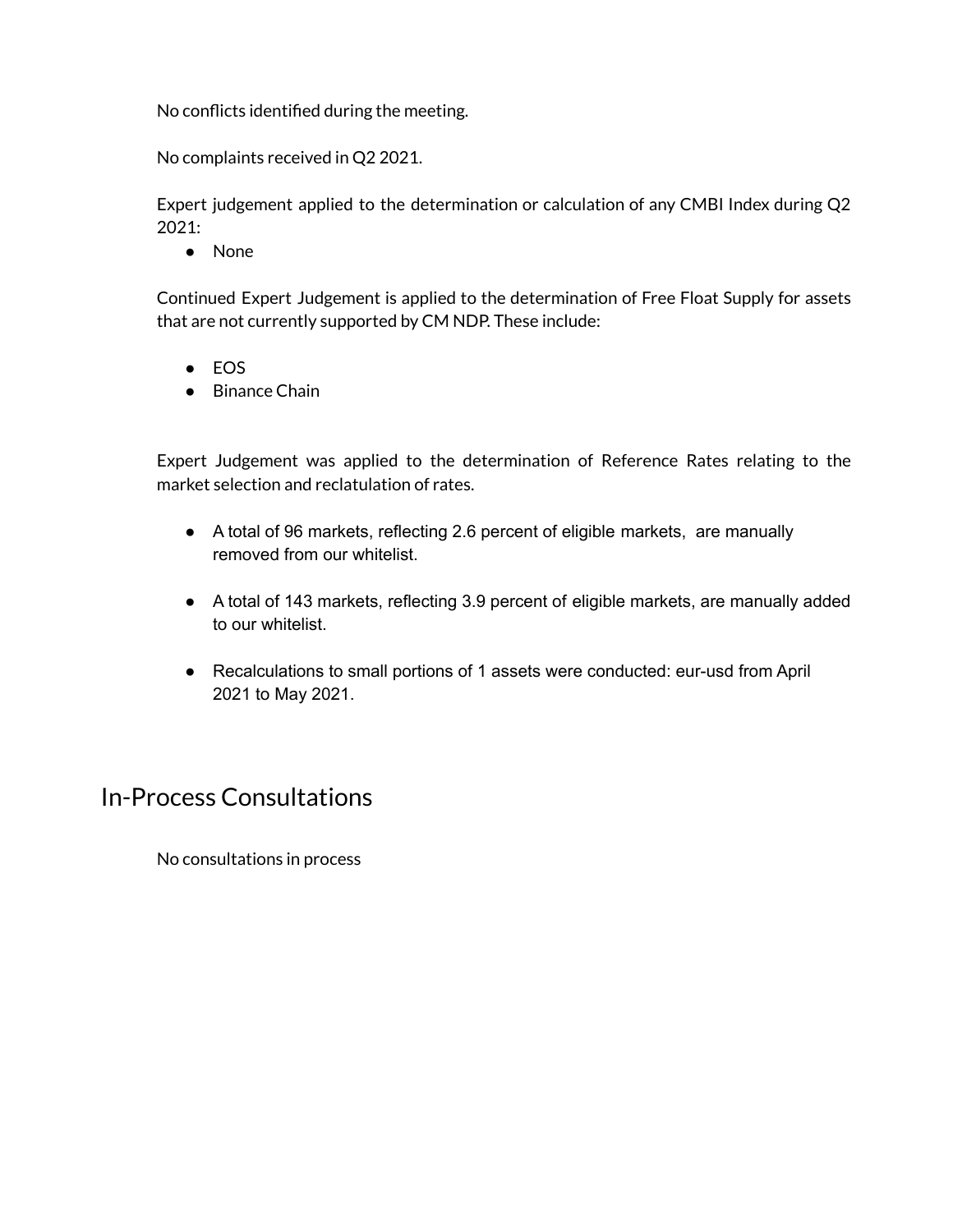#### Indexes in Production Review

Publicly announced / available:

- CMBI Bitcoin (+Total)
- CMBI Ethereum (+Total)
- CMBI Litecoin
- CMBI Bitcoin Hashrate
- CMBI Observed Work
- CMBI Bitcoin and Ethereum
- CMBI 10
- CMBI 10 Excluding Bitcoin
- CMBI 10 Even
- CMBI 10 14d Momentum
- Fidelity Bitcoin Index (+Total)

Privately in production:



Are all indexes still efficiently and effectively achieving their desired outcomes and purpose?

● Yes

Any other commentary / observations on existing index products?

• The Administrator raised questions relating to the design of the hourly close rate methodology and ways that it could potentially be improved upon. The OC requested the Administrator present examples of how the changes would impact the close rate during known examples where exchanges experienced issues or the market experienced high volatility.

#### Reference Rates Review

The v2.8 and v2.9 releases occurred over the past quarter.

The v2.8 release contained 17 fiat currencies. Quality of fiat currency reference rates is low in the backhistory. Also released 16 additional assets bringing coverage universe to 351 assets. A total of 6 assets were terminated.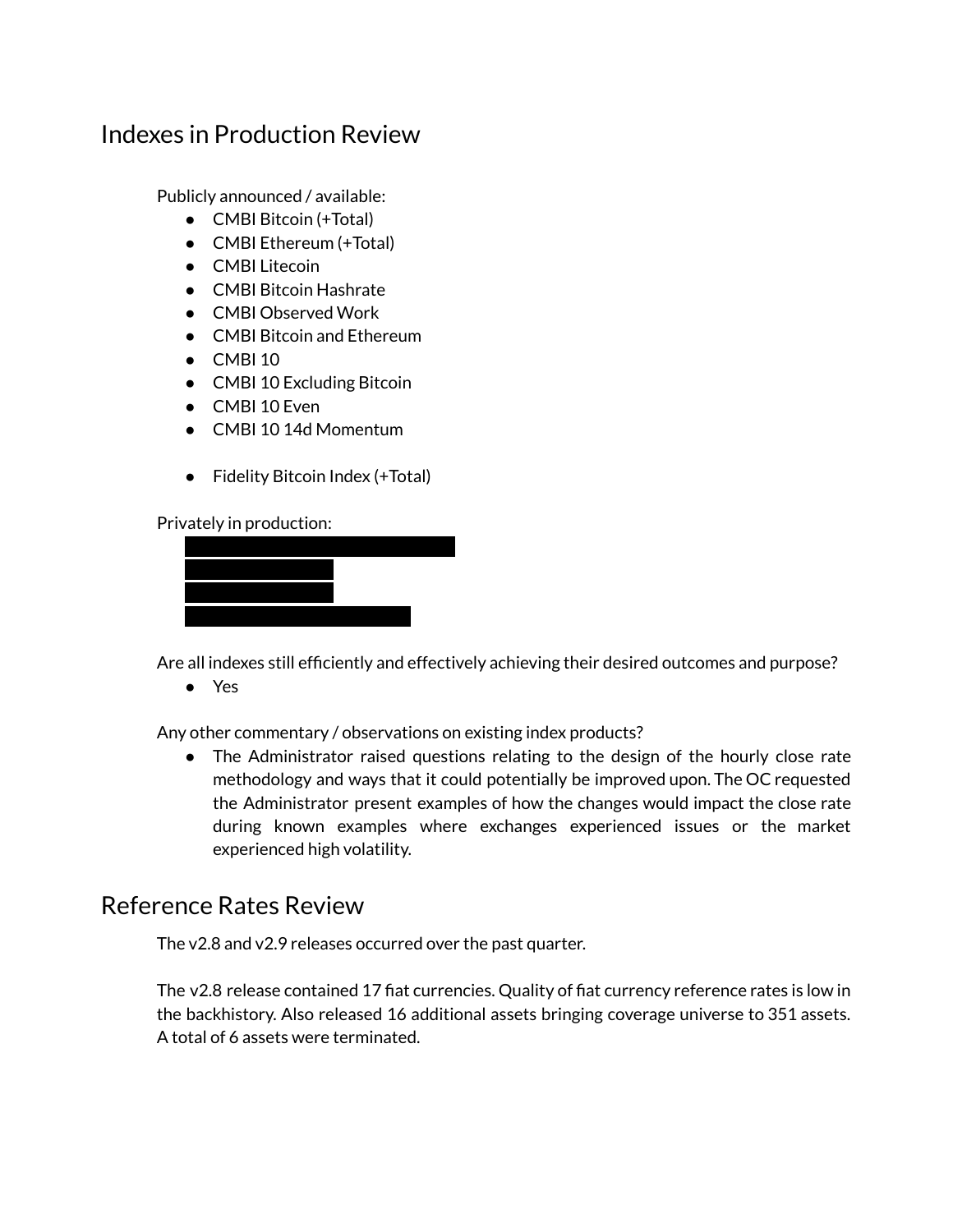The v2.9 release contained 16 additional assets bringin coverage universe to 365 assets. A total of 3 assets were terminated. The whitelist was reconstituted for all assets under regularly scheduled quarterly review.

Other issues:

- Challenge in keeping coverage universe fresh
- Questions regarding tradability of reference rates. Preliminary research on alternative methodologies was conducted in connection with GFO-X.
- Several outstanding methodology questions in  $\blacksquare$  [Reference](https://docs.google.com/document/d/1AiTud7ncgS_YTU2oyCbppDWcNx_IkN5Dq9h9SxLkfOo/edit) Rates Issues .

#### Products Approval Requests

No new products in development that require approval from the OC.

There have been several client requested index products that may require development effort through Q3. These include:

- $\bullet$   $\blacksquare$  index
- **Bitcoin Index**

Are there any proposed changes to existing products that require OC sign-off?

• Considerations around the design of the hourly reference rate methodology would require OC sign-off prior to implementation. Given the impact of the change though, it is likely that the OC would request that the administrator engage with market participants and customers in a consultation period prior to a decision.

What products are production ready and require OC signoff for launch?

● None

### LMAX - constituent market eligibility

Given the volume of LMAX markets relative to some of the existing CMBI markets, the Oversight Committee reviewed what additional robustness adding LMAX as a CMBI constituent exchange might add. Despite LMAX having an average daily volume that was equivalent to that of Kraken and Bitstamp, the second largest spot-BTCUSD markets, there were concerns around the transparency and broad availability of LMAX data and the ability for all participants to access prices observable on LMAX.

- LMAX data is only available to paid licensees of the platform
- LMAX markets are only available to select institutional clients